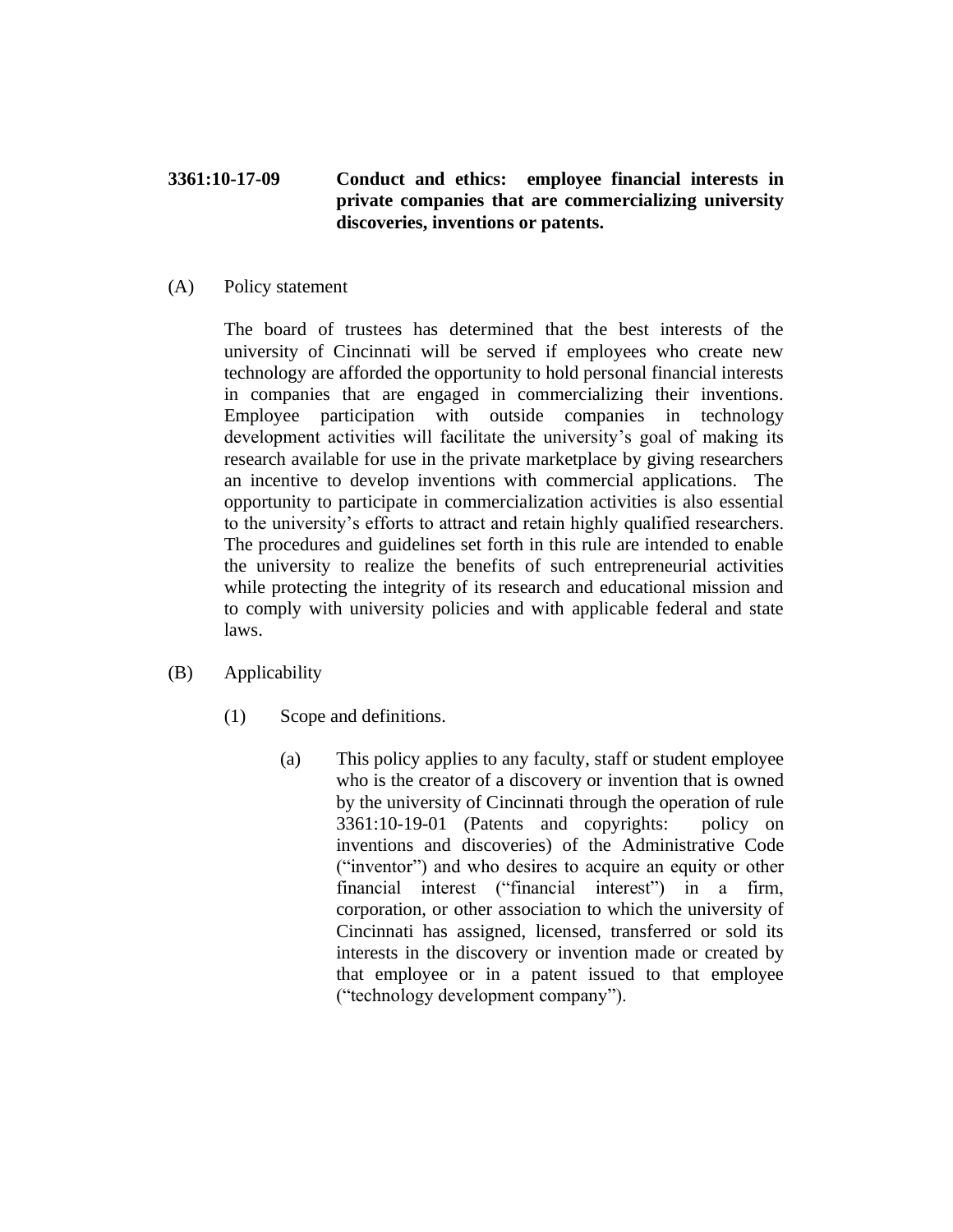- (b) This policy deals only with the acquisition by an inventor of a financial interest in a company that is developing technology based on a discovery, invention or patent ("intellectual property") that was created by that inventor; accordingly, the term "technology development company" refers only to such a company. For purposes of this policy, "inventor" includes the inventor's spouse and members of his or her immediate family and any firm, corporation or other association controlled by the inventor; and "financial interest" includes any stock, bond, warrant, option, loan or other equity or debt interest in a technology development company, or promise of the same, as well as paid consulting or employment with a technology development company.
- (2) Relation to the Ohio ethics laws.
	- (a) This policy creates an exception to chapter 102 and sections 2921.42 and 2921.43 of the Revised Code (collectively, the "Ohio ethics laws"). Among other things, these laws prohibit public officials from having an interest in the profits or benefits of a public contract entered into by or for the use of the governmental unit with which he/she is connected, or from soliciting or accepting anything of value that is of such character as to manifest a substantial and improper influence upon him/her with respect to the performance of his/her duties. Compliance with this policy will provide an inventor who acquires a financial interest in a technology development company with an exemption from these and other possibly applicable provisions of the Ohio ethics laws. A failure to comply with this policy could result in a violation of the Ohio ethics laws.
	- (b) This policy applies only to inventors, as defined. Consequently, employees other than inventors who acquire a financial interest in a company that is developing university-owned intellectual property should consult their own legal advisers to determine whether the transaction violates the Ohio ethics laws.
- (3) Relation to other university rules.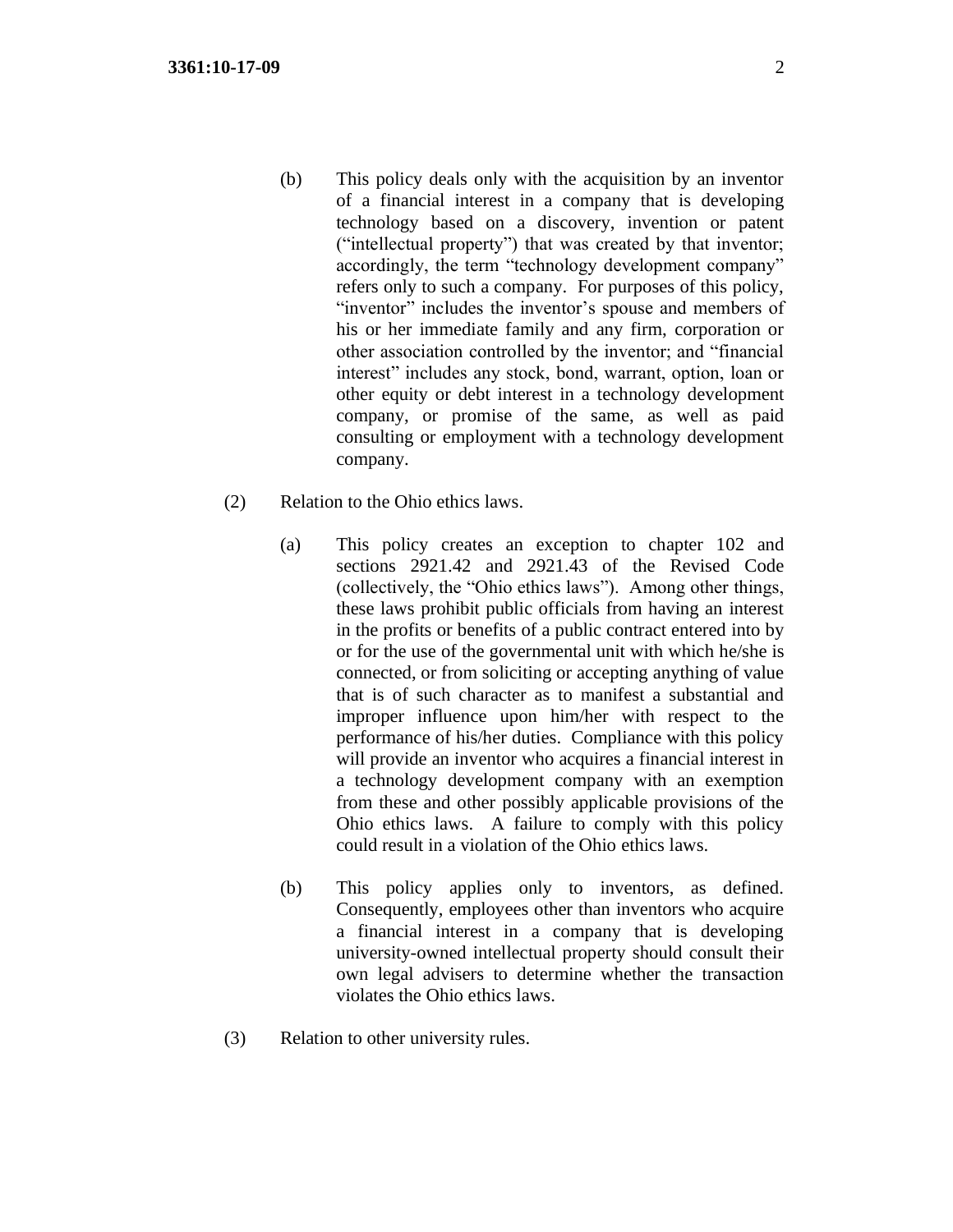Inventors seeking to comply with this policy should also consult other rules of the Administrative Code on related subjects, such as rules 3361:10-17-03 (Conduct and ethics: employee responsibilities); 3361:10-17-04 (Conduct and ethics: use of university resources); 3361:10-17-08 (Conduct and ethics: policy on conflicts of interest in the conduct of research at the university of Cincinnati); rule 3361:10-19-01 (Patents and copyrights: policy on inventions and discoveries); and rules 3361:30-21-02 (Employment: policy on collateral employment for faculty and librarians) and 3361:30-21-03 (Employment: collateral employment for employees other than faculty and librarians). It is the intent of this policy that it be administered consistently with all other university rules and policies that may apply to the same circumstances.

(4) Other matters not covered.

This policy does not deal with the terms and conditions under which the university will assign, license, transfer or sell intellectual property to a company that will become a technology development company upon acquisition of rights in the intellectual property, or with the terms and conditions upon which the university will require or accept an equity interest in a licensee company. These and all other terms and conditions of licensing agreements will be determined on a negotiated basis by the office of the vice president for research ("office of research") pursuant to the university's patent policies that are set forth in rule 3361:10-19-01 of the Administrative Code. Generally, such transfers and/or equity participations will not be made or entered into unless it is determined both that the proposed technology development company has the resources (or a reasonable plan to obtain the resources) necessary to development of the technology, and that it has a satisfactory business plan for such development.

(5) Effective date.

This policy shall apply only to acquisitions of financial interests that occur on or after the date of its initial adoption.

(C) Policy requirements.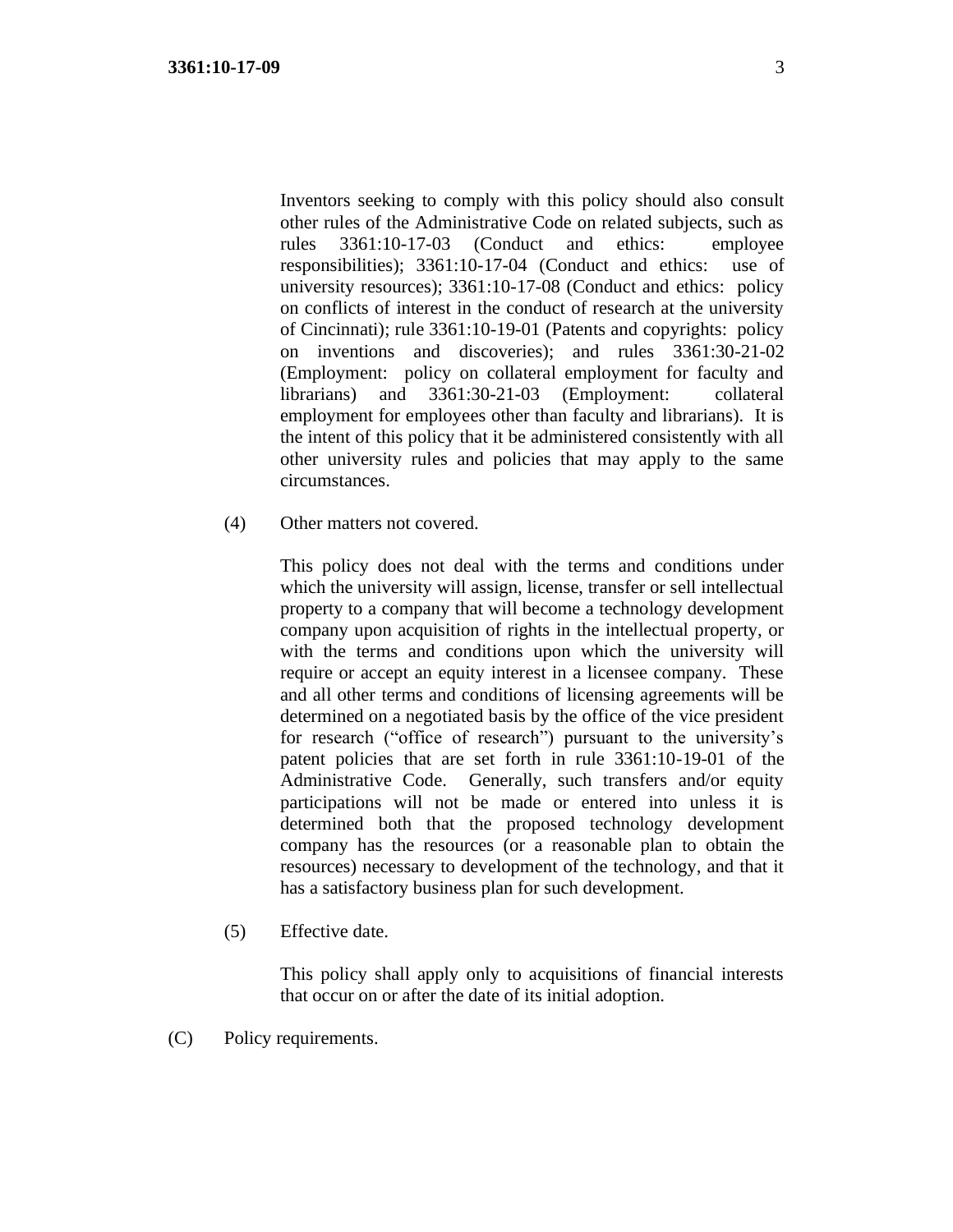- (1) An inventor may solicit or accept a financial interest in a technology development company if, but only if, he or she has first complied with the requirements of this rule.
- (2) It should be noted that a company organized for the purpose of commercializing intellectual property will not become a technology development company until the university has assigned, licensed, transferred or sold its interest in the intellectual property to the company. Consequently, an inventor who is participating in the organization of a company that expects to license intellectual property from the university should comply with this policy before the intellectual property has been licensed to the company, or before soliciting or accepting a financial interest in the company if it already has acquired the license.
- (3) The university will not knowingly license intellectual property to a company in which an inventor has a financial interest until there has been compliance with this policy. It may, however, grant an option to acquire the license conditioned on compliance with the policy. This will protect the company's interest in obtaining the necessary license while the inventor seeks approval for the proposed financial interest.
- (4) Employees who wish to participate in a start-up company may discuss initial company formation with the office of research. However, negotiations between the university and a company seeking to license its intellectual property should to the extent possible be conducted by company representatives other than the inventor.
- (D) Approval process.
	- (1) Compliance with collateral employment requirements.

An inventor seeking approval to hold a financial interest in an existing or proposed technology development company shall first comply with rule 3361:30-21-02 or 3361:30-21-03 of the Administrative Code, as applicable, relating to consulting and collateral employment. This requirement applies regardless of the nature of the financial interest involved, and thus must be met even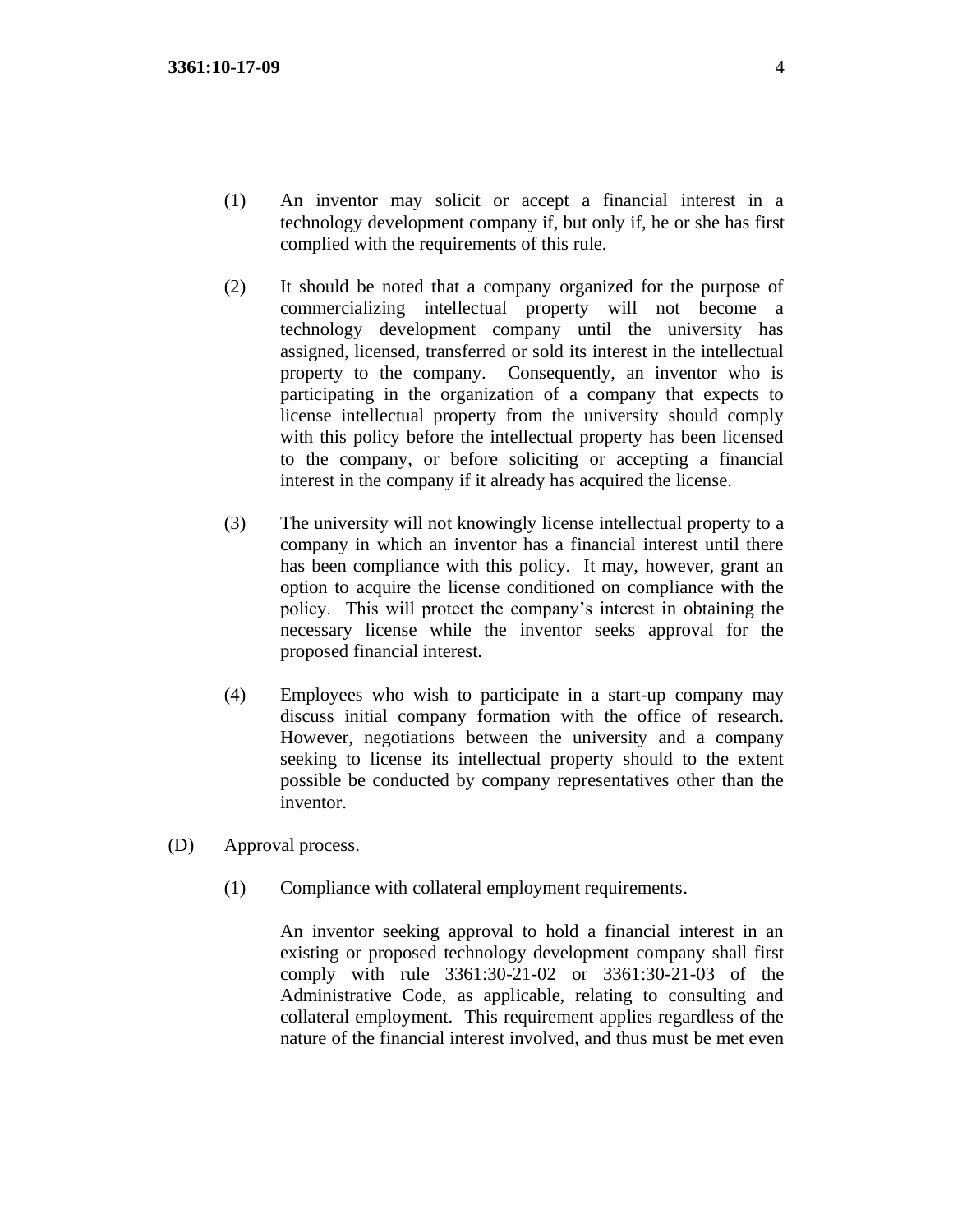in cases where no consulting will occur and the only financial interest is a passive equity interest in the company. In addition to the collateral employment forms that are required by the applicable rule, the inventor shall submit a supplemental report containing:

- (a) A complete disclosure of the inventor's proposed financial interest in the technology development company; and
- (b) A conflicts management plan that addresses the following issues:
	- (i) Management of university obligations. The conflicts management plan shall describe the inventor's university duties (e.g., teaching loads, committee assignments, etc.) and explain how potential conflicts of commitment will be managed so that these university duties can continue to be fully performed. Inventors who are unable to perform the full range of their university duties must request a reduction of appointment or other approved leave. Professional improvement leave authorized under section 3345.28 of the Revised Code may not be used for private business purposes.
	- (ii) Proposed participation in management of the technology development company. Inventors may hold temporary management positions in a technology development company that is in the start-up phase. However, it is expected that the company will obtain professional management as soon as this is practical, and that the inventor's participation in the company's management will decrease as the company develops. The conflicts management plan must describe the contemplated participation in management and provide enforceable milestones for the reduction of the participation. Inventors may not hold management positions in established technology development companies.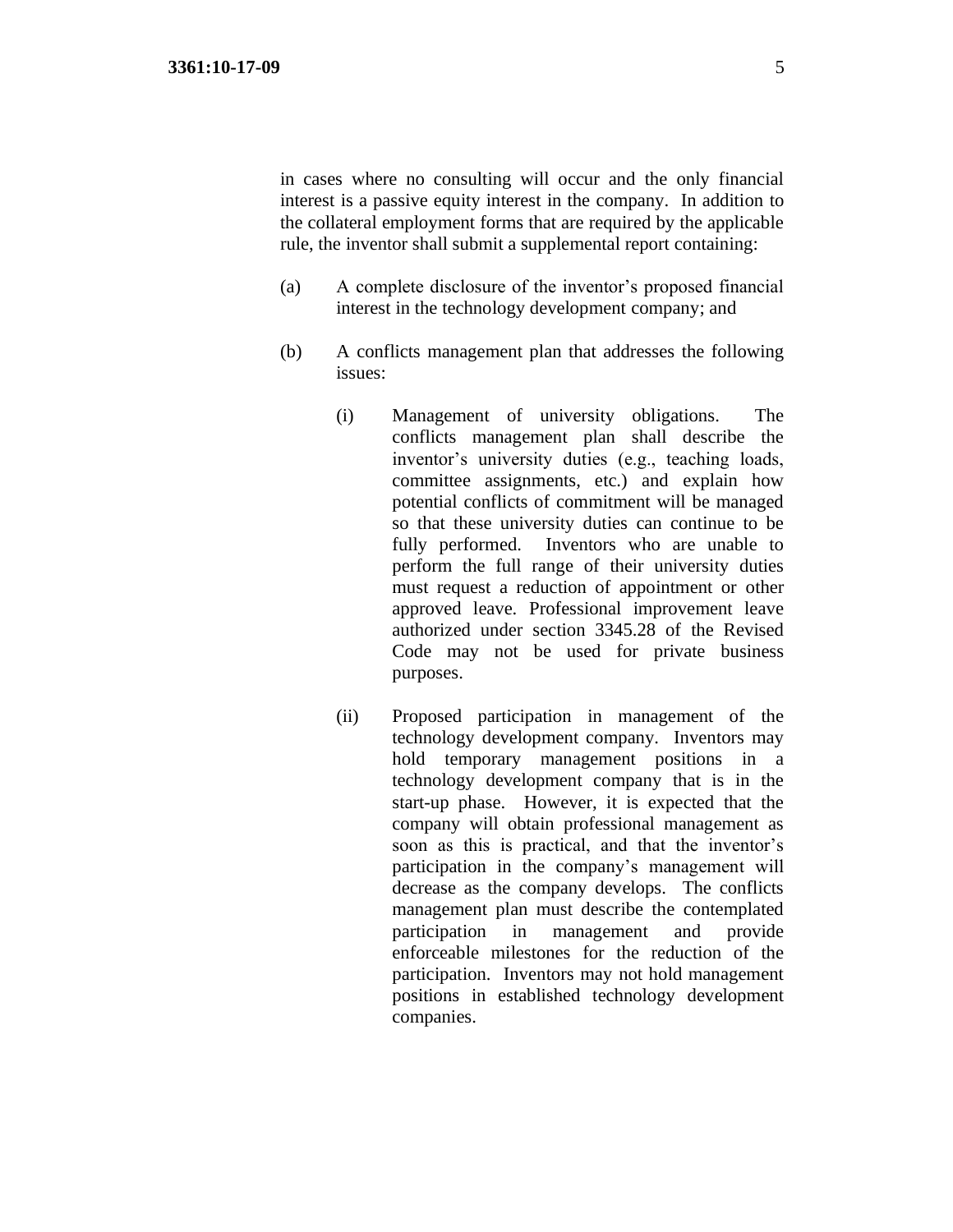- (iii) Limitation of equity ownership. Although an inventor may hold a significant equity interest or debt position in a technology development company in its initial stages of development, it is expected that the inventor's percentage of ownership will decrease as the company develops and attracts additional investment. The conflicts management plan must describe the inventor's contemplated initial equity and/or debt participation in the technology development company and provide enforceable milestones for reduction of that interest to not more than twenty-five per cent of the company's total equity or debt, as the case may be.
- (iv) Use of university facilities. The conflicts management plan shall describe any proposed use of university facilities, equipment or other resources to further the business interests of the technology development company. No such use will be permitted except pursuant to a sponsored research agreement, facilities use agreement or other appropriate contractual arrangement with the technology development company that is approved by the office of research and processed in accordance with the university's contracting procedures.
- (v) Student employment. The conflicts management plan shall describe any proposed use of university students to further the business interests of the technology development company. The inventor may not use university students for this purpose as part of a student's assigned academic work, but the technology development company may employ students pursuant to an employment plan that has been approved by the chair of the student's department and, if applicable, the chair of the graduate studies committee. A student may not be employed by the technology development company if: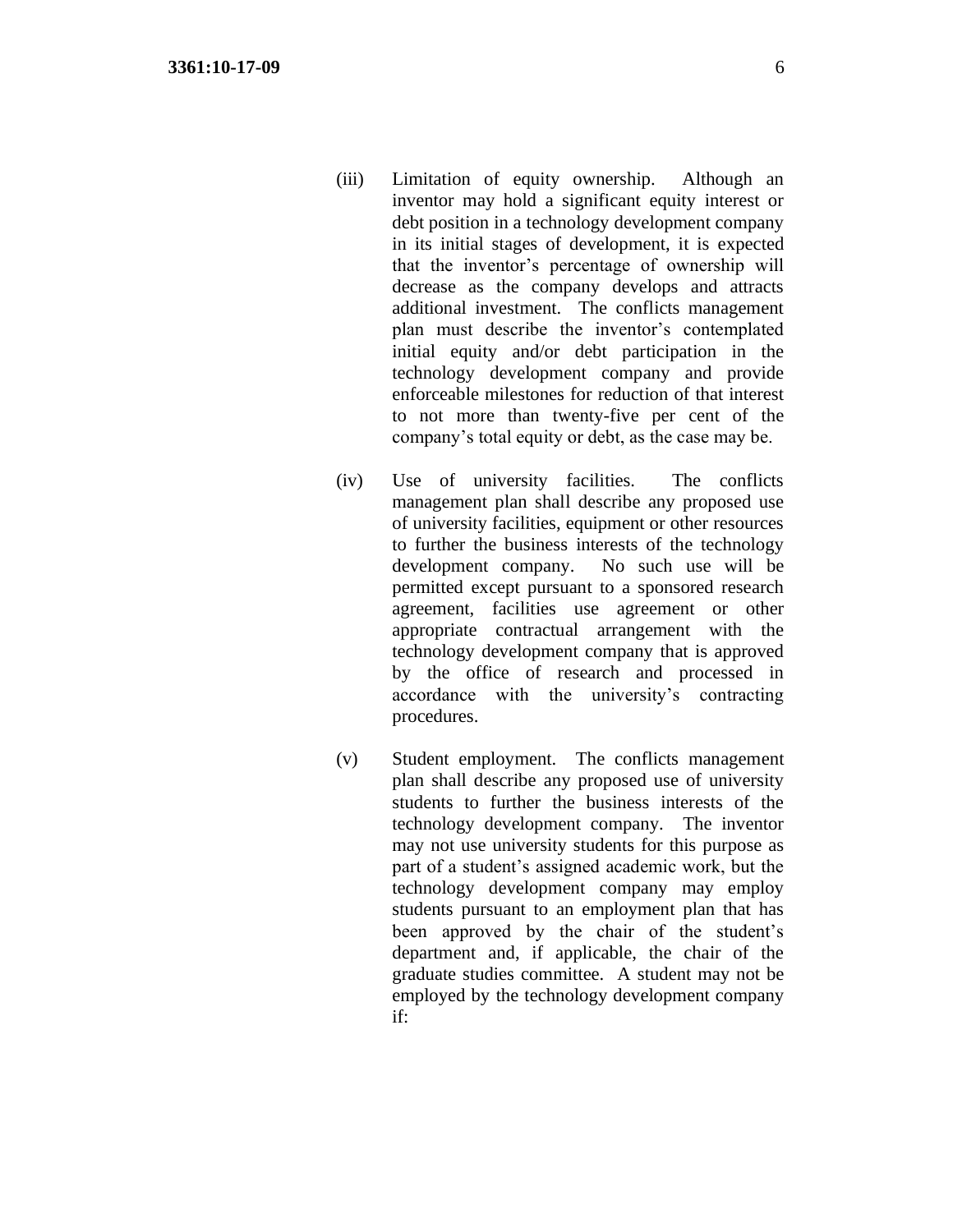- *(a)* The student is enrolled in a course taught by the inventor,
- *(b)* The inventor is a member of the student's thesis or dissertation committee, or
- *(c)* The inventor is the student's advisor or the director of his or her thesis or dissertation research.

However, such students may perform research that benefits the technology development company when the work is being performed pursuant to a sponsored research agreement or a formal internship agreement between the technology development company and the university.

(2) Approval by research office.

Upon compliance with the applicable collateral employment procedures, the approved collateral employment form and conflicts management plan shall be forwarded to the office of research for final approval by the vice president for research. In granting such approval, the vice president for research may consult with the senior vice president for academic affairs and provost, the vice president for health affairs and the office of general counsel and may make such additional conflict management requirements as are deemed necessary to approval of the inventor's proposed financial interest in the technology development company.

(3) Enforcement.

Enforcement of an approved conflicts management plan shall be the responsibility of the inventor's academic unit head and dean or staff supervisor, as the case may be, in consultation with the office of research. Violations of the conflicts management plan may subject the inventor to university discipline, or deprive the inventor of the exception of the Ohio ethics laws that would otherwise be applicable. In addition, the university's license agreement, facilities use agreement, sponsored research agreement or other agreement with the technology development company may provide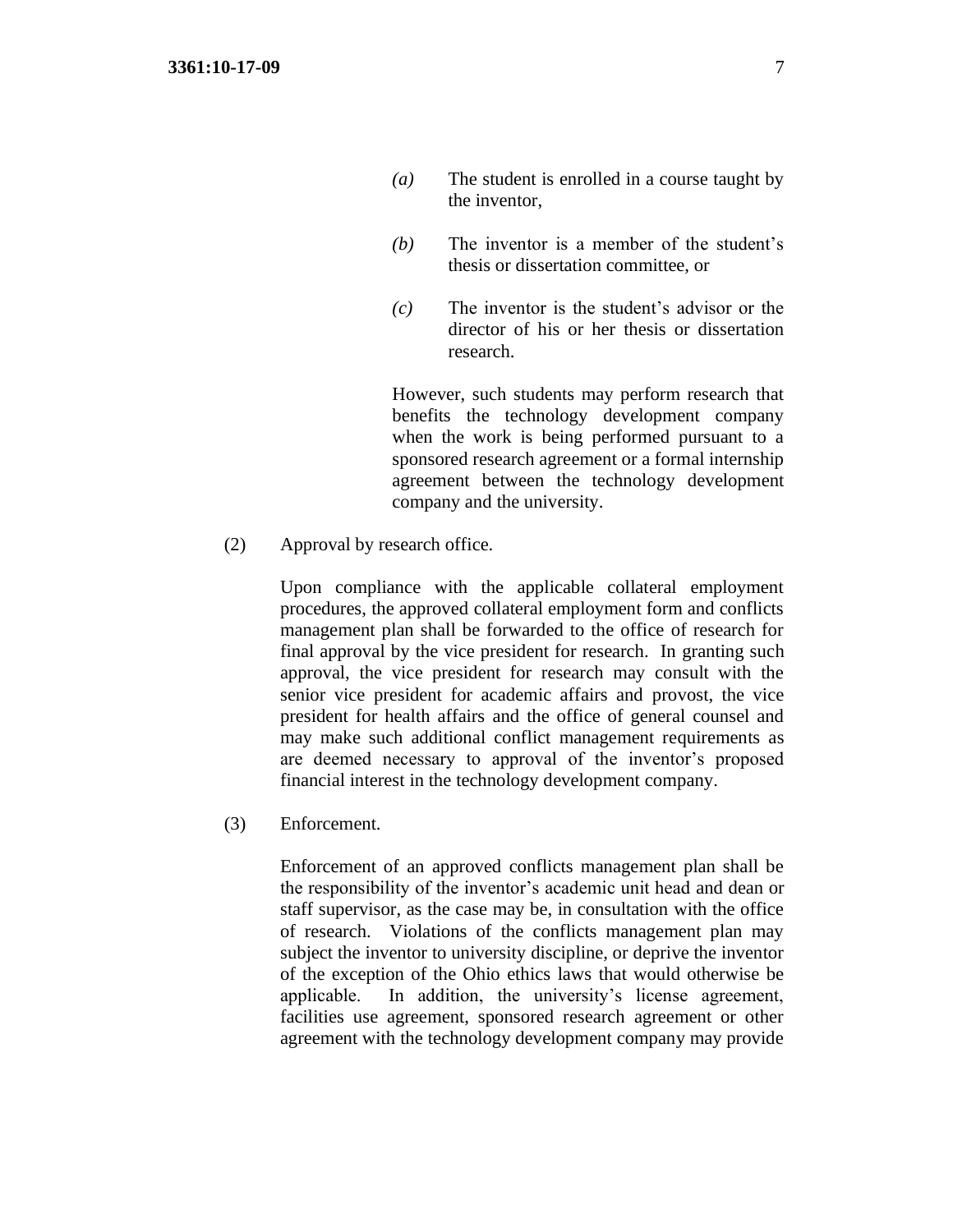for termination or other remedy if the inventor fails to comply with the conflicts management plan.

(4) Annual review.

To assure continued compliance with the plan, the office of research shall annually conduct an assessment of the inventor's performance under the conflicts management plan. Such assessment shall include a report from the inventor's academic unit head and dean or staff supervisor respecting the adequacy of the inventor's performance of his or her assigned university duties and a review by the office of research of the extent to which the milestones that are contained in the conflicts management plan have been met. Any deficiencies that are noted shall be discussed with the inventor with a view to achieving compliance or modifying the plan or the related agreements with the technology development company. A failure to reach agreement on compliance can result in one or more of the consequences described in paragraph (D)(3) of this rule.

(5) Freedom from conflicts in the administration of this rule.

University officers and employees who participate in the approval process or in the administration or enforcement of this rule may not have a financial interest in the technology development company. If such an interest exists, the person with the conflicted interest shall be replaced with a person who does not have such an interest.

Effective: April 7, 2008

Certification: Cathy L. Hiles

Associate to the Senior Associate Vice President for Administration and Finance and Interim Assistant to the Board of Trustees

Date: March 18, 2008